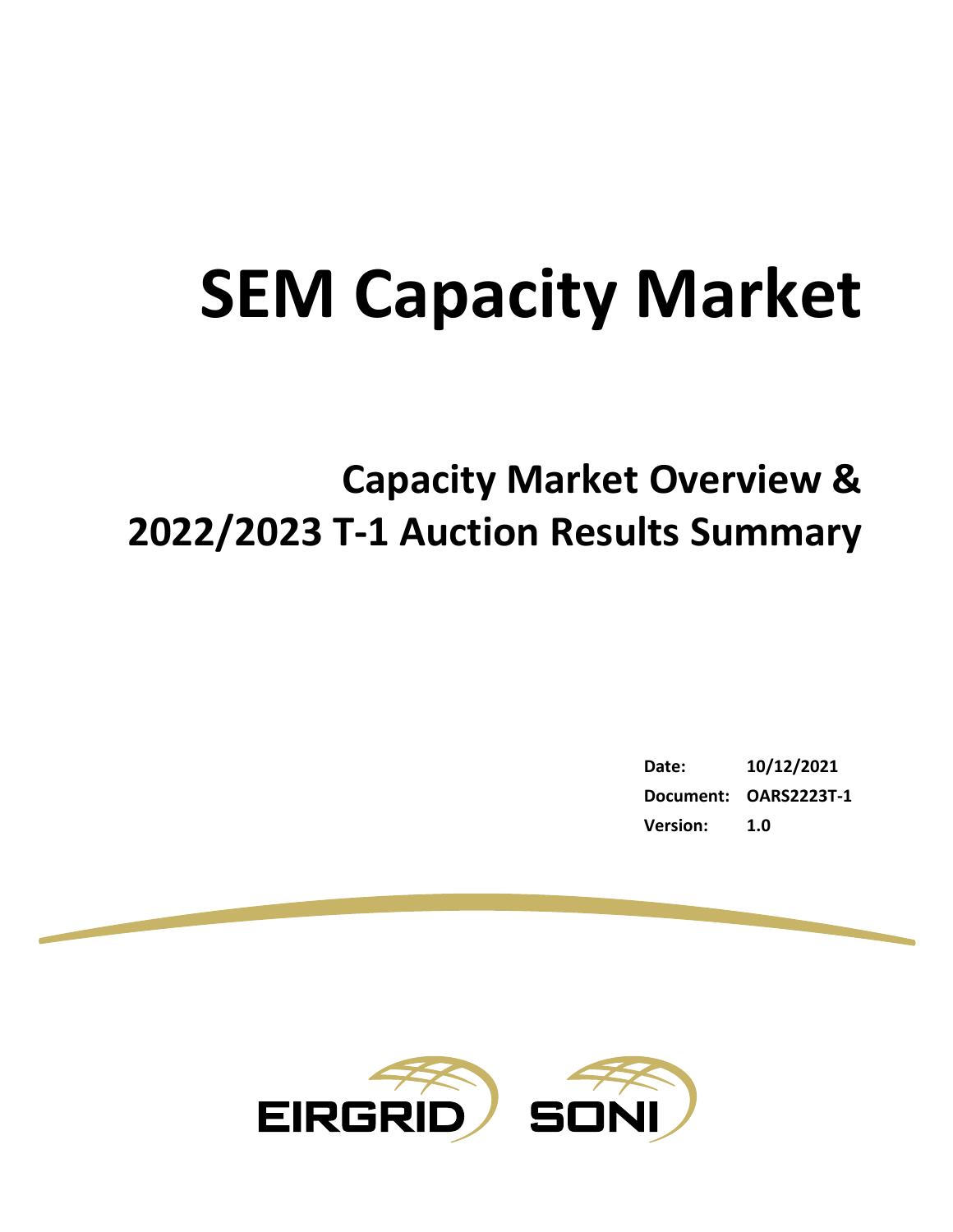

### **Disclaimer**

EirGrid plc (EirGrid) and SONI Limited (SONI) in their capacity as System Operators have published this document to provide Participants with a brief high-level overview of the Capacity Market and a summary of the 2022/2023 T-1 Capacity Auction final results.

Prior to taking business decisions, interested parties should not rely on the information set out in this document as a substitute for obtaining separate and independent advice in relation to the matters covered by this publication. Information in this document does not amount to a recommendation or advice in respect of any possible investment. The use of information contained within this document for any form of decision making is done so at the user's own risk. This document should be read in conjunction with the Capacity Market Code and Trading and Settlement Code including any amendments to these rules.

Whilst every effort is made to provide information that is useful and care has been taken in the preparation of the information, EirGrid and SONI give no warranties or representations, expressed or implied, of any kind, with respect to the contents of this document, including without limitation, its quality, accuracy and completeness.

EirGrid and SONI and their respective advisers, consultants and other contributors to this document (or their respective associated companies, businesses, partners, directors, officers or employees) hereby exclude to the fullest extent permitted by law, all and any liability for any errors, omissions, defects or misrepresentations in the information contained in this document, or for any loss or damage suffered by persons who use or rely on such information (including by reason of negligence, negligent misstatement or otherwise).

#### **Copyright Notice**

Copyright 2021 EirGrid plc. All Rights Reserved; Copyright 2021 SONI Limited. All Rights Reserved. The entire publication is subject to the laws of copyright. No part of this publication may be reproduced or transmitted in any form or by any means, electronic or manual, including photocopying without the prior written permission of EirGrid plc and SONI Limited.

The Oval, 160 Shelbourne Road, Ballsbridge, Dublin 4, D04 FW28 Ireland.

#### Capacity Market Contact Details

If you have any questions in relation to this document, please contact us using the details below:

| Email Correspondence: | capacitymarket@sem-o.com               |
|-----------------------|----------------------------------------|
| Phone Correspondence: | 1800 726772 (ROI) or 0800 0726772 (NI) |
|                       | +353 (1) 2370584 (International)       |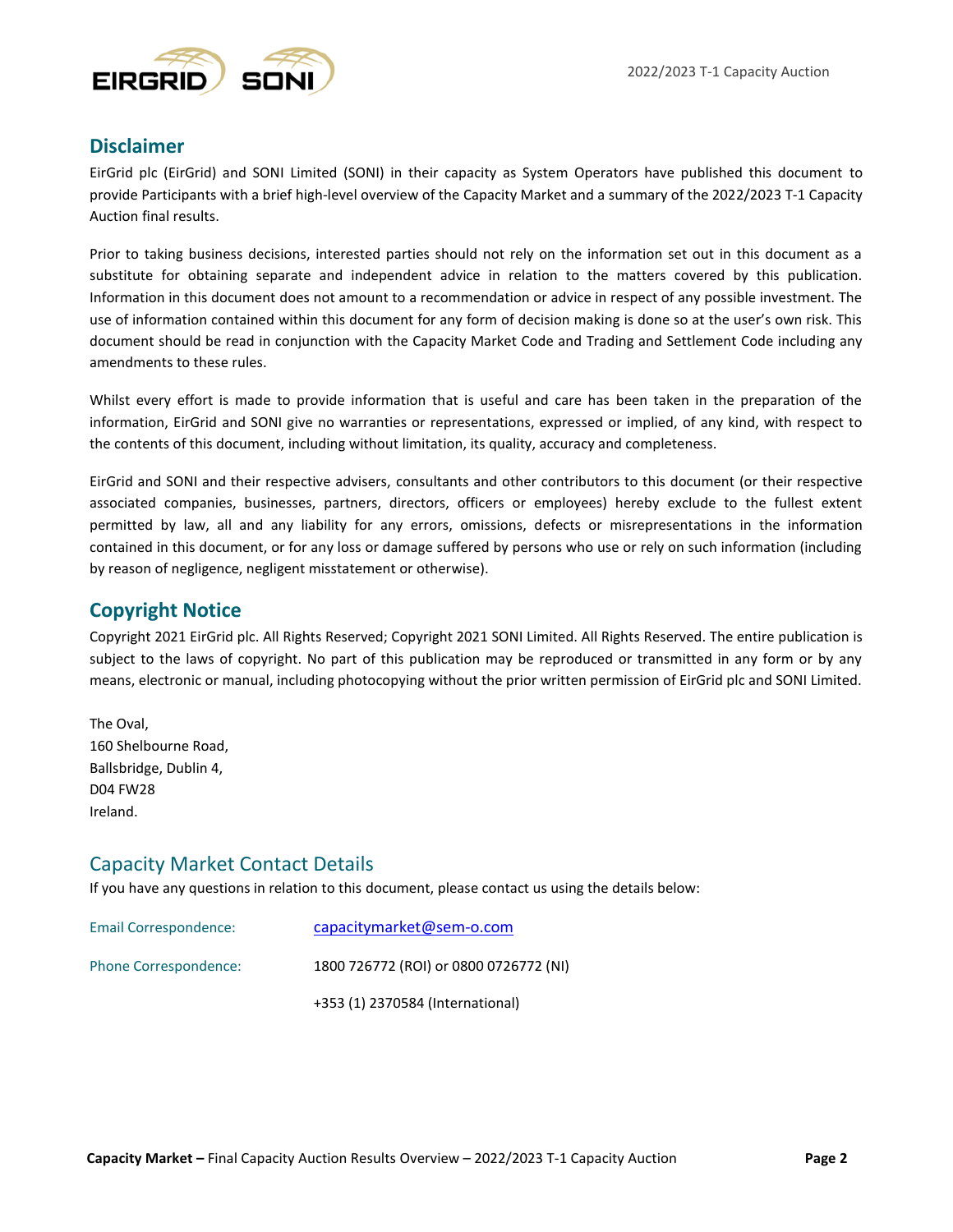

# **1. Purpose of this document**

This document provides a brief high-level overview of the Capacity Market and a summary of the 2022/2023 T-1 Capacity Auction final results. It does not provide a detailed description of the market or an exhaustive analysis of the Capacity Auction results. All values presented are rounded to the nearest integer. The Final Capacity Auction Results document (FCAR2223T-1) and associated published data files provide a full breakdown of the detailed results in line with the publication requirements set out in the Capacity Market rules.

The Capacity Market rules are set out in the Capacity Market Code (CMC) and the Trading and Settlement Code (T&SC). Please refer to these Codes as well as the Agreed Procedure documents for the comprehensive rules of the Capacity Market. These Codes define the detailed rules required to implement the market design decisions developed by the Regulatory Authorities (RAs) in Ireland and Northern Ireland and approved by the SEM Committee (SEMC) after a public consultation process. The Capacity Market is operated jointly by the EirGrid and SONI in their roles as licensed Transmission System Operators (TSOs) for Ireland and Northern Ireland respectively.

# **2. Introduction**

The Capacity Market is designed to help ensure that the generation capacity in Ireland and Northern Ireland (including Storage, Demand Side Units and Interconnector capacity) is sufficient to meet demand and that the regulatory approved generation adequacy standard is satisfied. It is a competitive auction-based design where the most efficient and lowest cost capacity is most likely to be successful. This design helps to promote the short-term and long-term interests of consumers of electricity across Ireland and Northern Ireland with respect to price, quality, reliability and security of supply of electricity.

Only those units who are successful in the capacity auctions will receive capacity payments. Capacity providers that are successful in the capacity auction will be paid regular payments during the year for each MW of capacity they successfully sold to the market in the Auction. In return, capacity providers that have been successful in the Auction are required to deliver on their Capacity Market obligations. These include making available the awarded capacity and providing sufficient energy to satisfy their awarded capacity through participation in the day-ahead, intraday and balancing market and paying difference charges where the energy price exceeds the strike price.

It should be noted that generators and other units operating in the Single Electricity Market (SEM) can also earn revenue from the energy market and system services.

# **3. Brief overview of the Capacity Market processes**

In advance of each auction a Capacity Auction Timetable (developed by the System Operators and approved by the Regulatory Authorities) is published which sets out the key dates for the auction process. The timetable for this auction was published on the  $22^{nd}$  of December 2020. Figure 1 provides a brief overview of the steps involved for each auction.

#### **Preparation for the Auction:**

The parameters required for each auction are set out in the published Initial and Final Auction Information Packs. Analysis by the TSOs using detailed approved methodologies forms the main basis for some of these parameters, but all final parameters in the auction are set and approved by the Regulatory Authorities.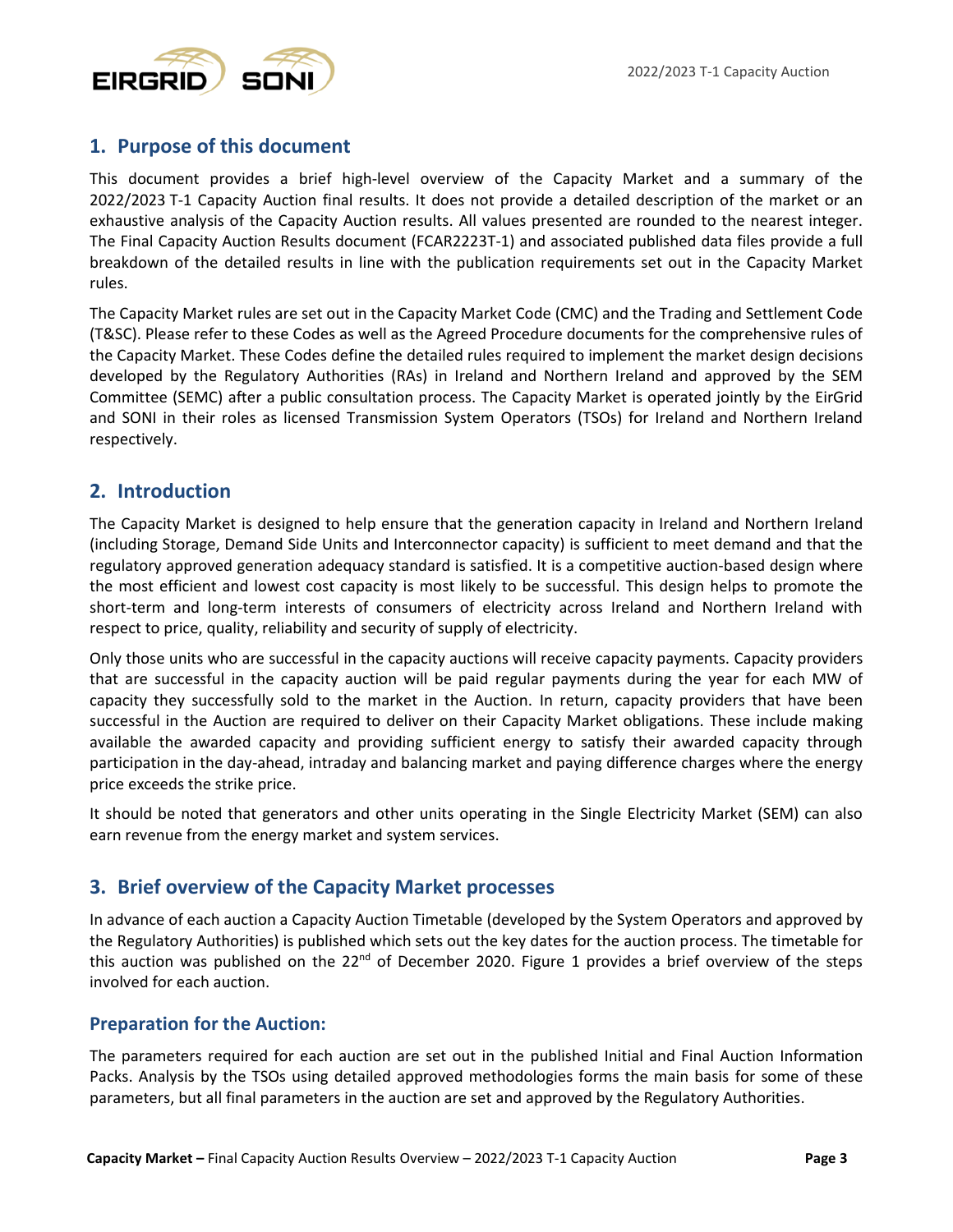

Capacity providers that wish to participate in a Capacity Auction must seek qualification for each Capacity Market Unit (CMU) they wish to participate. During the qualification process, prospective units must demonstrate that they meet a set of minimum requirements set out in the market rules. The qualification process helps to provide confidence that units successful in an auction will deliver on their obligations and contribute to security of supply in Ireland and Northern Ireland.

|                                                                                                                                                                                                                                                                                                                                                                                                                                                                                                                                | Publish Auction Timetable: timetable published 22/12/2020.<br>The Auction Timetable sets out all the key dates for the Capacity Auction |  |                                                                                                                                                                                                                                                                                                                                                                           |  |  |  |
|--------------------------------------------------------------------------------------------------------------------------------------------------------------------------------------------------------------------------------------------------------------------------------------------------------------------------------------------------------------------------------------------------------------------------------------------------------------------------------------------------------------------------------|-----------------------------------------------------------------------------------------------------------------------------------------|--|---------------------------------------------------------------------------------------------------------------------------------------------------------------------------------------------------------------------------------------------------------------------------------------------------------------------------------------------------------------------------|--|--|--|
|                                                                                                                                                                                                                                                                                                                                                                                                                                                                                                                                |                                                                                                                                         |  |                                                                                                                                                                                                                                                                                                                                                                           |  |  |  |
| <b>Preparation</b><br><b>Qualification:</b><br>for Auction<br>Participants submit qualification applications which are assessed by the TSOs.<br>The qualification results approved by the RAs will set out the quantity and<br>price and other limits that apply to each Capacity Market Unit in the auction.                                                                                                                                                                                                                  |                                                                                                                                         |  |                                                                                                                                                                                                                                                                                                                                                                           |  |  |  |
|                                                                                                                                                                                                                                                                                                                                                                                                                                                                                                                                |                                                                                                                                         |  | <b>Final Auction Parameter Setting:</b><br>Final adjustments of the Demand Curve, Locational Requirements and Annual<br>Capacity Exchange Rate and other required parameters are calculated and<br>published in the Final Auction Information Pack.                                                                                                                       |  |  |  |
| <b>Auction Offer Submission:</b><br>Participants submit Offers into the Auction via the Capacity Market Platform.<br>The offers must align with their Final Qualification Results.<br>Auction Calculation (21/10/2021):<br><b>Run the</b><br>Once all offers have been submitted the TSOs run the auction calculation. An<br><b>Auction</b><br>Auction Monitor is present throughout the process.<br><b>Results Approval and Publication:</b><br>Results are made available to individual participants and then to the general |                                                                                                                                         |  |                                                                                                                                                                                                                                                                                                                                                                           |  |  |  |
|                                                                                                                                                                                                                                                                                                                                                                                                                                                                                                                                |                                                                                                                                         |  | public. Final Auction Results have been approved by the RAs (03/12/2021).<br><b>New Capacity Milestones:</b><br>New Capacity that has been successful in the Auction must report on the<br>achievement of key completion milestones to the TSOs.<br>Delivery (01/10/2022 - 30/09/2023):<br>The Capacity Market design incentivises all units that have been successful in |  |  |  |
| <b>Delivery</b><br>and<br><b>Settlement</b>                                                                                                                                                                                                                                                                                                                                                                                                                                                                                    |                                                                                                                                         |  | the Auction to be available in the energy market. Difference charges will<br>occur when the reference prices rise above a defined strike price.<br><b>Secondary Trading:</b><br>Qualified units may trade or cancel their obligation in Secondary Trading<br>subject to defined rules.                                                                                    |  |  |  |
|                                                                                                                                                                                                                                                                                                                                                                                                                                                                                                                                |                                                                                                                                         |  | Settlement:<br>Capacity Market settlement is interlinked with the energy market settlement<br>and takes account of Non-Delivery difference charges which units have been<br>exposed to for not meeting their delivery obligations.                                                                                                                                        |  |  |  |

**Figure 1: Simplified overview of some of the key processes of the Capacity Market. Some dates relevant to this 2022/2023 T-1 Capacity Auction are also provided.**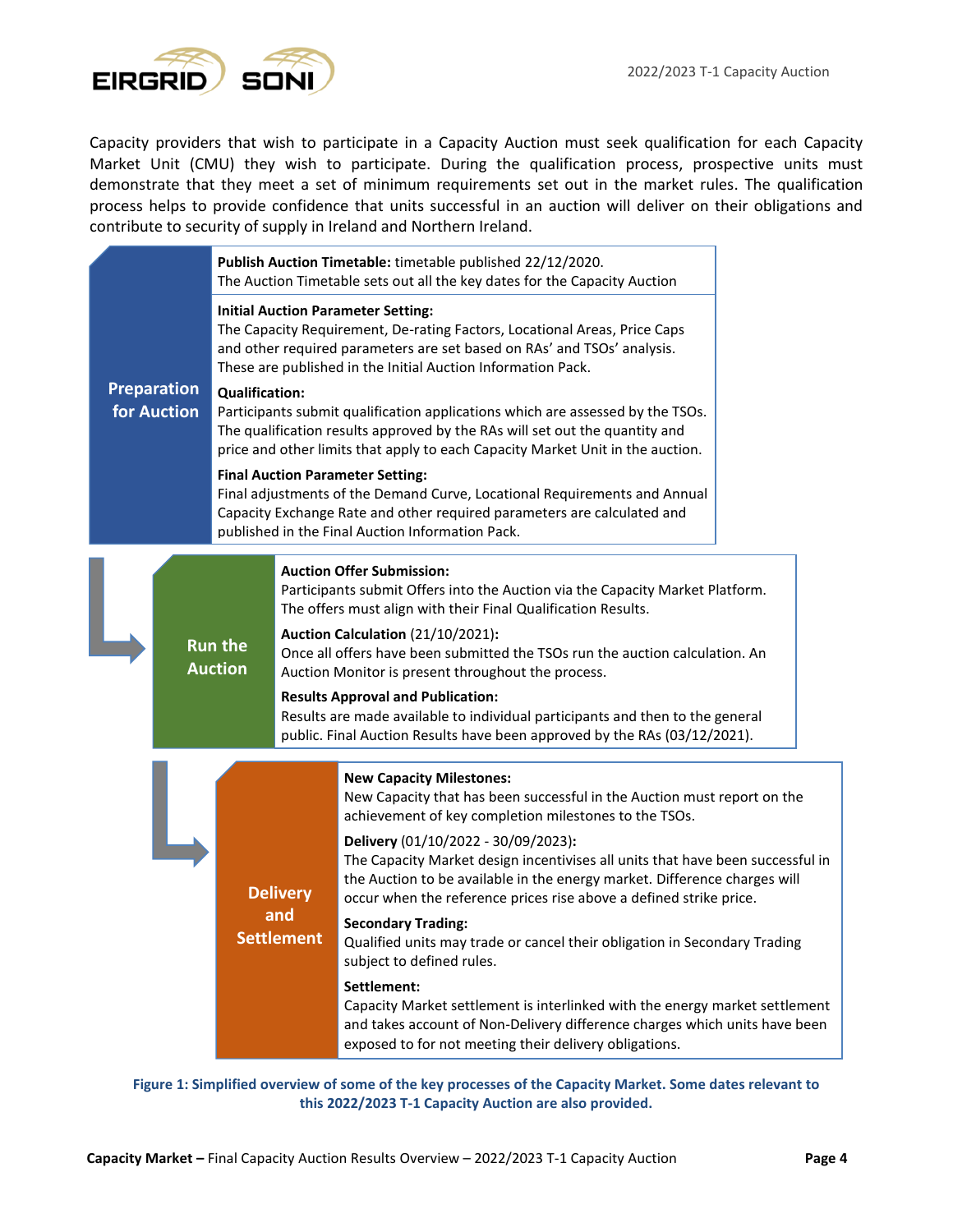

Participation is currently limited to capacity providers on the island of Ireland. All existing Interconnectors and Dispatchable Units must apply to be qualified to participate in each Capacity Auction. Variable Generator Units are not required to register or qualify in the Capacity Market however the option to participate is open to these unit types also (subject to some exceptions associated with EU State-Aid requirements). Participation is also voluntary for generators below the De Minimis Threshold (10 MW), new capacity units not yet commissioned, and units that plan to close before the end of the Capacity Year. Each Interconnector and, typically, each generator unit will be represented as one Capacity Market Unit. However, generator units below the De Minimis Threshold and variable generator units can be aggregated into a single Capacity Market Unit.

The Capacity Market qualification process and auction uses the concept of "de-rated MWs". The de-rating process accounts for the fact that generators and other capacity providers do not have perfect reliability. The TSOs implement a detailed approved methodology to calculate the "de-ratings factors" that apply to each unit in qualification. The methodology that takes account of a range of factors including historical availability statistics for each generator in the SEM, size and energy limits. Technology classes that are less reliable from a generation adequacy perspective get lower de-rating factors.

The all-island capacity requirement is also expressed in terms of de-rated MWs. The requirement is calculated using the same approved methodology and takes account of a wide range of future demand scenarios, generator reliability and renewable energy output. Use of this methodology helps to ensure that whatever mix of capacity is successful in the Capacity Auction will satisfy the generation adequacy standard. The final values used in the auction are in the form of a Demand Curve set by the Regulatory Authorities, which is based on the Capacity Requirement adjusted accordingly for Awarded Capacity from previous auctions for the Capacity Year, changes in forecast capacity requirements (as considered appropriate by the Regulatory Authorities) and nonparticipating capacity (i.e. capacity that is forecast to be operational during the Capacity Year but which will not be participating in the Capacity Auction).

As well as an all-island requirement there were a number of locational capacity constraint areas and associated locational required quantities set in this auction. The areas for this auction are Northern Ireland, Ireland and the Greater Dublin Region, and the Rest of Ireland. The reason for the inclusion of these areas is that there are limits on the transmission system that can restrict the flow of power to areas of demand. The minimum MW requirements set in the auction for these areas are based on the TSOs' analysis using a detailed approved methodology, with the final values used in the auction set by the Regulatory Authorities. Similar to the Demand Curve, the final auction required quantities for each locational area are adjusted accordingly for Awarded Capacity from previous auctions for the Capacity Year, changes in forecast capacity requirements (as considered appropriate by the Regulatory Authorities) and non-participating capacity (i.e. capacity that is forecast to be operational during the Capacity Year but which will not be participating in the Capacity Auction).

#### **Running of the Auction:**

The Capacity Auctions take place on the Capacity Market Platform (CMP) which has been developed specifically for the functionality of the Capacity Market. Participants with units qualified for the auction submit their offers via this platform. Offer submissions are validated against the approved final qualification results for each Capacity Market Unit.

The gate opens for offer submissions one week before the auction and closes two hours before the auction. The auction is a simple sealed-bid format and units can offer their qualified capacity in one block or divide their offers into up to five price-quantity pairs. Units are subject to the approved offer price caps set for them during qualification. For most existing capacity, this is the Existing Capacity Price Cap defined in the Auction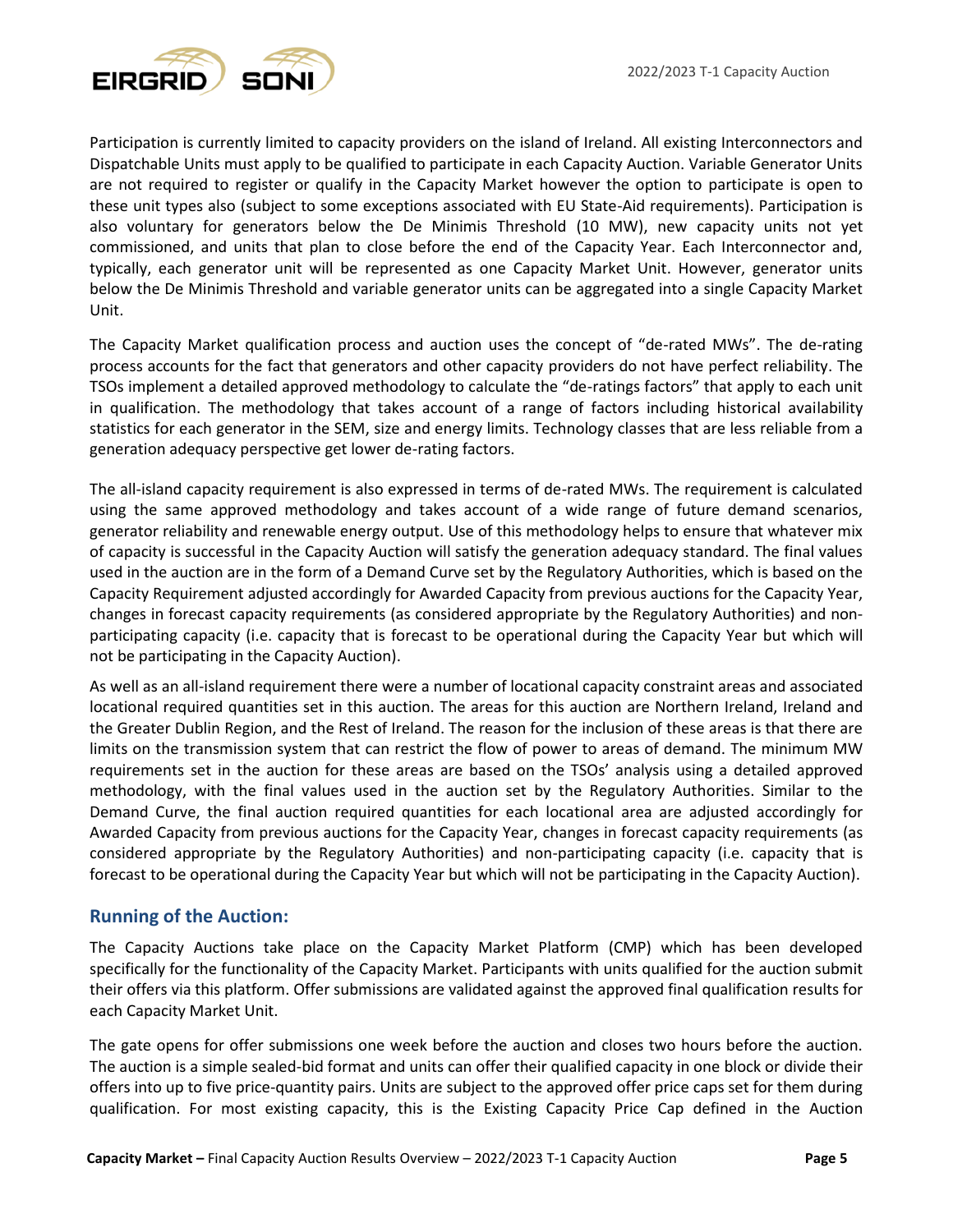

Information Packs. New capacity can offer into the auction at up to the Auction Price Cap. Existing or New Demand Side Unit capacity can offer into the auction at up to the Auction Price Cap. Units that have been granted a Unit Specific Price Cap by the Regulators during the qualification process can offer into the auction at up to that Unit Specific Price Cap.

Once all offers have been submitted and the gate has closed, the System Operators run the auction calculation in the Capacity Market Platform. Based on the submitted auction offers, the auction software seeks to find the lowest cost combination of capacity that will satisfy the all-island demand curve and the minimum locational requirements. The auction clearing price is set where the offer curve (based on the submitted offers) meets the demand curve. Capacity that is successful in the auction due to locational requirements does not affect the auction clearing price. Cleared offers receive the higher of their offer price and the auction clearing price.

An Auction Monitor appointed by the Regulators is present throughout the process. After the auction calculation has run the System Operators assess the results to ensure that the calculation has run correctly and is line with the requirements of the market rules.

#### **Delivery and Settlement:**

For new capacity, once a participant is successful in the auction and the results have been approved by the Regulatory Authorities, strict delivery obligations apply. These obligations include the achievement and reporting of key delivery milestones for new capacity.

The Capacity Market is funded by suppliers, through a capacity charge. In return, the suppliers are hedged against high energy prices. Capacity providers that have been successful in the auction are required to pay difference charges to suppliers, where energy market prices exceed the defined Strike Price. The difference charges are calculated against the reference price for the market in which the generator sold the energy (i.e. Day Ahead Market, Intra-Day Market or Balancing Market). If capacity providers with Awarded Capacity do not deliver to the market at times of high energy prices, then they will not earn energy revenue but will be subject to difference charges at the Imbalance Price from the Balancing Market. This feature encourages Awarded Capacity to deliver at times of system scarcity. The market design includes stop-loss limits, which place an upper limit on how much capacity providers must pay back to the market.

Where a generator unit wishes to go on a scheduled outage during a period where they have been successful in a Capacity Auction, they have the opportunity to cover their capacity obligations via a Secondary Trading mechanism which allows them to reduce their obligation during the period of scheduled outage. During this period, they will not receive capacity payments and will not be subject to difference charges.

Capacity Auctions will be held four years (T-4) before the delivery Capacity Year with additional auctions, if required for incremental capacity, held closer to the Capacity Year, e.g. in the year prior to the capacity year start (T-1), or two years prior to the Capacity Year (T-2). The next auction (T-3 2024/2025) is scheduled to take place on the 20<sup>th</sup> of January 2022 and will be for the 2024/2025 Capacity Year.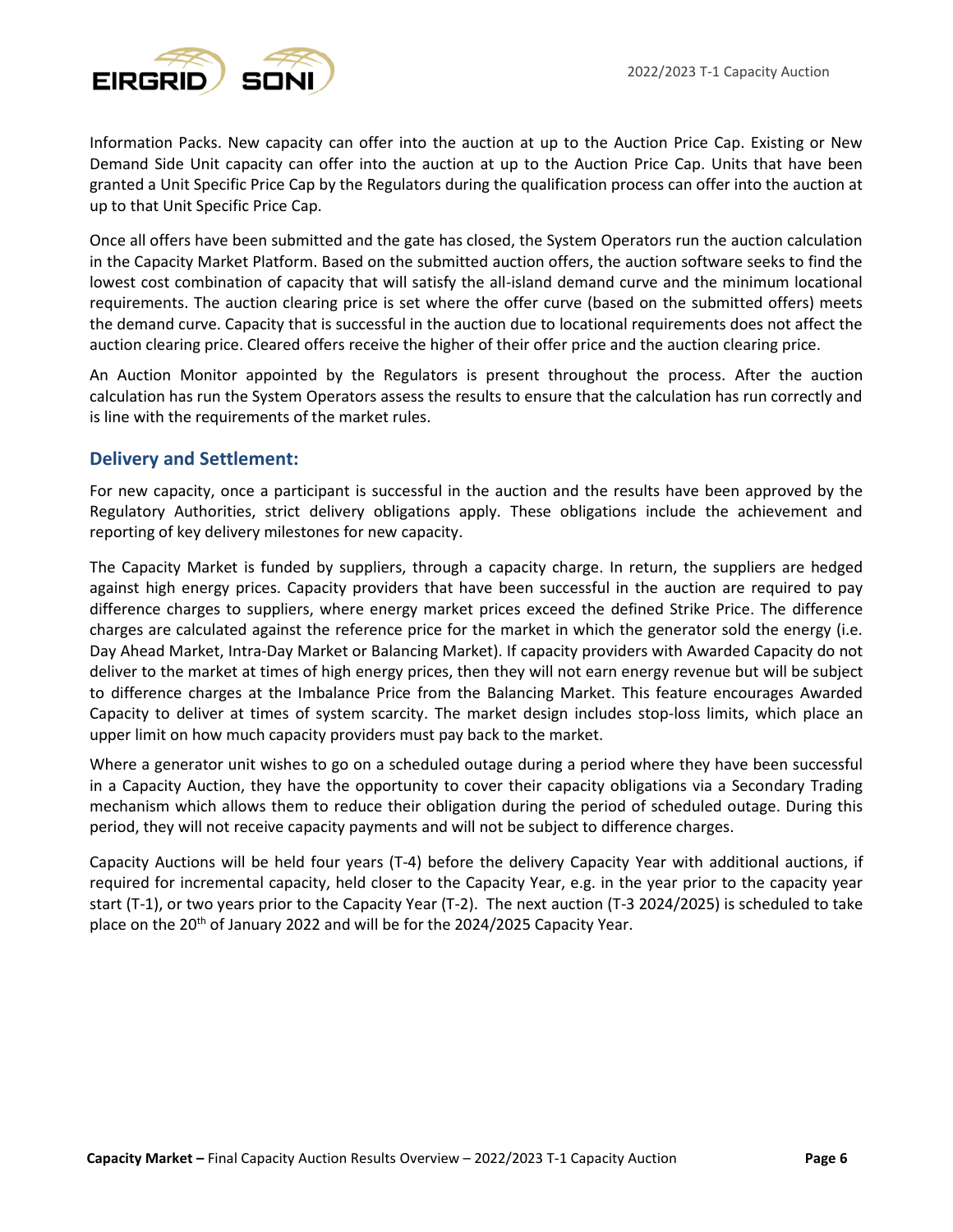

# **4. 2022/2023 T-1 Capacity Auction Final Results Summary**

The following table gives the key price outcomes of the Capacity Auction. The Auction Clearing Price is set based on where the supply curve (offer stack) intersects the all-island Auction Demand Curve. The Auction Clearing Price for the 2022/2023 T-1 Capacity Auction is 46,150  $\epsilon$ /MW per year or 39,910.52  $\epsilon$ /MW per year. All successful capacity providers whose offers cleared at less than or equal to the Auction Clearing Price will receive this clearing price. Successful capacity providers whose offers cleared at greater than the Auction Clearing Price (e.g. for locational reasons) will receive their offer price. The cleared price of all units is provided in the Final Capacity Auction Results document.

The total quantity of de-rated capacity successful in the auction is 1,120 MW. The total cost of procuring this capacity for the Capacity Year 2022/2023 is 59 million euro or 51 million pounds sterling.

|                               | Results in $\epsilon$ | <b>Results in £</b> |
|-------------------------------|-----------------------|---------------------|
| <b>Auction Clearing Price</b> | €46,150               | £39,910.52          |
| <b>Total Cleared Quantity</b> | 1,120.546 MW          | 1,120.546 MW        |
| <b>Total Cost</b>             | €58,964,536.15        | £50,992,530.86      |
| <b>Average Price per MW</b>   | €52,621.25            | £45,506.86          |

Figure 2 illustrates the quantity of de-rated capacity successful in the auction. It gives the all-island total and the breakdown for each locational capacity constraint area. It also shows the quantity of qualified capacity that did not offer into the auction. The black horizontal lines indicate the auction required quantities in each area.



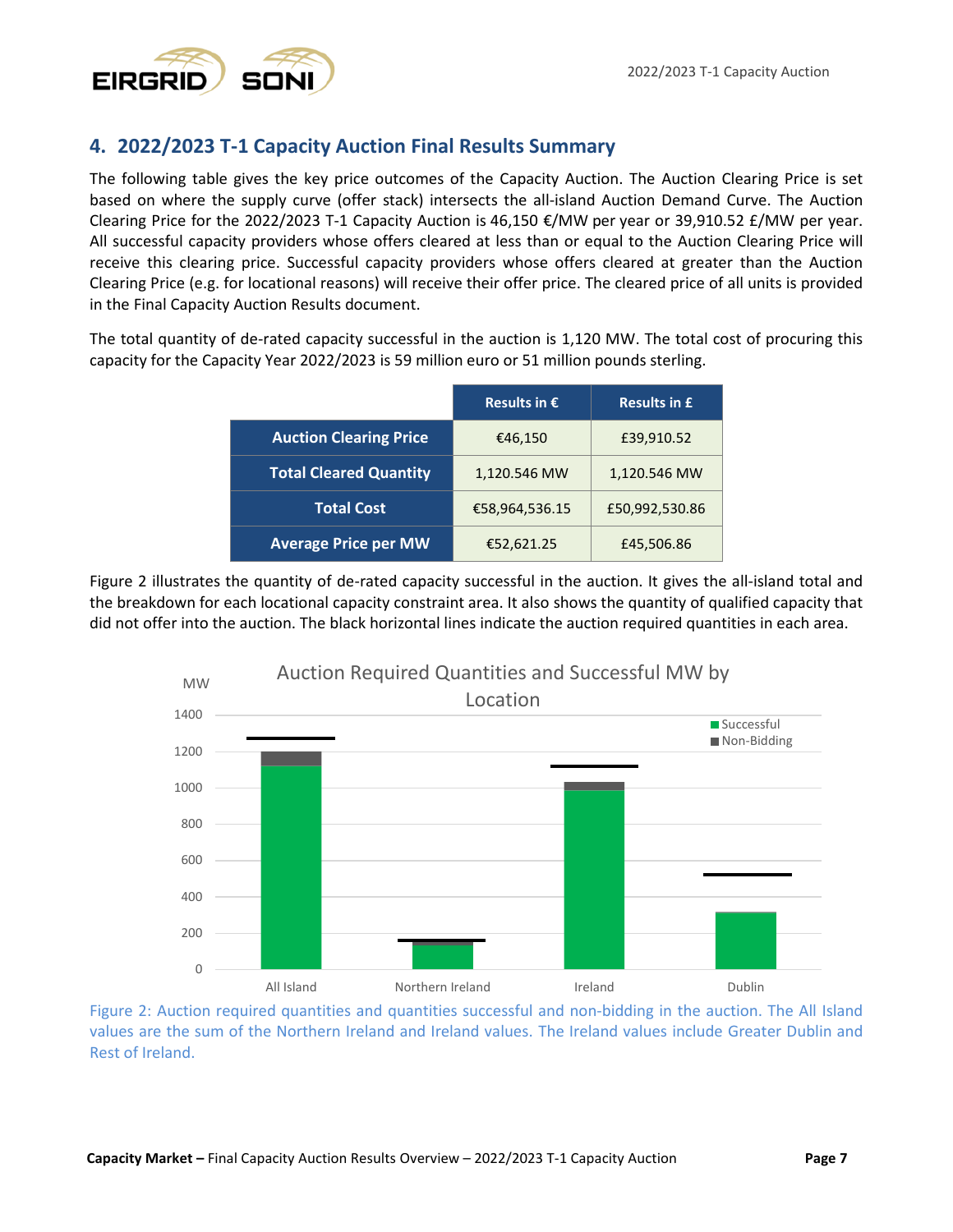

Table 1 gives the net auction required quantities and the quantity of existing, new and total de-rated capacity successful in each locational area. A total of 1,120 MW of Capacity was successful (133 MW in Northern Ireland and 987 MW in Ireland).

|                                     | <b>Northern</b><br><b>Ireland</b> | <b>Ireland (inc.</b><br>Dublin) | Greater<br><b>Dublin</b> | <b>Market</b><br><b>Total</b> |
|-------------------------------------|-----------------------------------|---------------------------------|--------------------------|-------------------------------|
| <b>Auction Required Quantity MW</b> | 153                               | 1,125                           | 529                      | 1,278                         |
| <b>Existing De-rated MW</b>         | 87                                | 936                             | 292                      | 1,023                         |
| <b>New De-rated MW</b>              | 46                                | 51                              | 21                       | 97                            |
| <b>Total De-rated MW</b>            | 133                               | 987                             | 313                      | 1,120                         |

Table 2 gives the total quantity of qualified, offered and successful de-rated capacity for each Technology Class in the Capacity Market.

**Table 2: The quantity of qualified, offered and successful de-rated capacity for each Technology Class in the Capacity Market**

| (De-rated MW)                    | <b>Qualified</b> | <b>Offered</b> | <b>Successful</b> | % Qualified<br><b>Offered</b> |  |
|----------------------------------|------------------|----------------|-------------------|-------------------------------|--|
| <b>Demand Side Unit</b>          | 188              | 116            | 116               | 62%                           |  |
| <b>Gas Turbine</b>               | 352              | 346            | 346               | 98%                           |  |
| <b>Hydro</b>                     | 6                | 6              | 6                 | 100%                          |  |
| <b>Interconnector</b>            | 17               | 17             | 17                | 100%                          |  |
| <b>Other Storage (Batteries)</b> | 57               | 54             | 54                | 95%                           |  |
| <b>Steam Turbine</b>             | 556              | 556            | 556               | 100%                          |  |
| <b>Wind</b>                      | 26               | 26             | 26                | 100%                          |  |

Figure 3 gives a graphical representation of the quantity of successful de-rated for each Technology Class. It gives the percentage of the total successful capacity for each Technology Class. For example, the units in the Steam Turbine technology class account for ~50 % of total awarded capacity in the auction and Demand Side Units accounted for ~10 %.

Figure 3 reflects the auction outcome in terms of de-rated MWs and does not indicate the final energy or installed capacity mix. It is important to note that the auction required quantities have been adjusted to take account of non-market generation and renewable generation that has not participated in the auction. To date, most renewable generation has not participated in the Capacity Auctions. Mechanisms like REFIT and more recently RESS in Ireland and ROCs in Northern Ireland were specifically designed to encourage investment in renewable energy.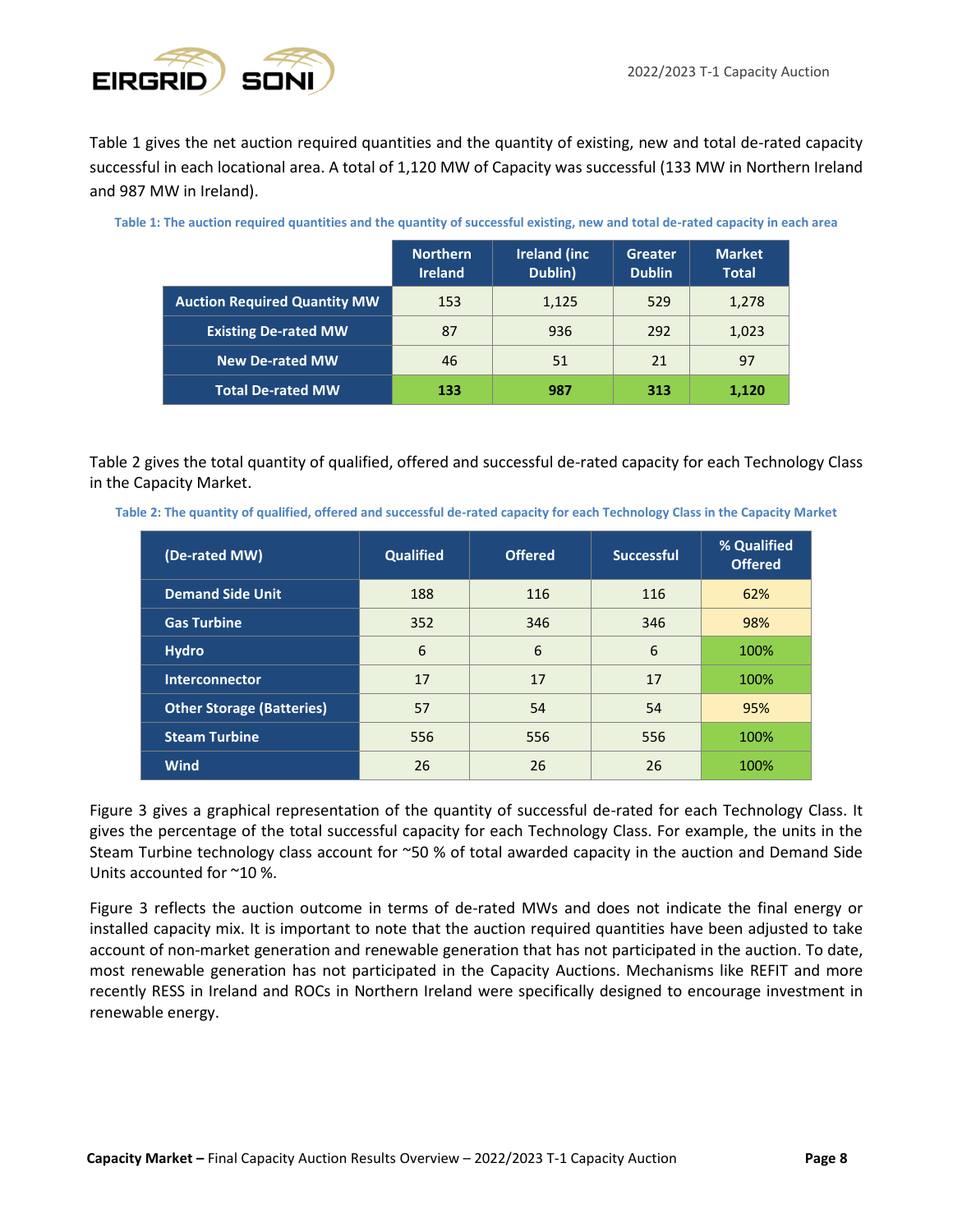



**Figure 3: Illustrates the percentage of total de-rated capacity that each technology class was successful in the T-1 2022/2023 Capacity Auction. This just reflects the auction outcome in terms of de-rated MWs and does not indicate the final energy or installed capacity mix.**

A total of 61 units were qualified to participate in the auction totaling 1,201 MW of de-rated capacity. 52 units were fully successful and a total of 1,120 MW of capacity awarded in the auction. Table 3 provides a breakdown of the quantity of successful de-rated capacity for each Technology Class in each Locational Constraint Area and the all-island total. It also provides the number of Capacity Market Units that were either fully or partially successful in each area.

**Table 3: A breakdown of the quantity of successful de-rated capacity for each Technology Class in each Locational Constraint Area and the all-island total. It also provides the number of Capacity Market Units (CMUs) that were either fully or partially successful.**

|                             | <b>Northern</b><br><b>Ireland</b> |                | <b>Ireland (Inc.</b><br>Dublin) |                | <b>Dublin</b>           |                | <b>All-Island</b>       |                |
|-----------------------------|-----------------------------------|----------------|---------------------------------|----------------|-------------------------|----------------|-------------------------|----------------|
|                             | <b>Quantity</b><br>(MW)           | <b>CMUs</b>    | <b>Quantity</b><br>(MW)         | <b>CMUs</b>    | <b>Quantity</b><br>(MW) | <b>CMUs</b>    | <b>Quantity</b><br>(MW) | <b>CMUs</b>    |
| <b>Demand Side Unit</b>     | 40                                | 8              | 76                              | 17             | 19                      | $\overline{4}$ | 116                     | 25             |
| <b>Gas Turbine</b>          | 52                                | 2              | 294                             | $\overline{2}$ | 292                     | 1              | 346                     | 4              |
| <b>Hydro</b>                | $\Omega$                          | $\Omega$       | 6                               | $\mathbf{1}$   | 0                       | 0              | 6                       | $\mathbf{1}$   |
| <b>Interconnector</b>       | 8                                 | $\mathbf{1}$   | 9                               | $\mathbf{1}$   | $\Omega$                | 0              | 17                      | $\overline{2}$ |
| <b>Battery Storage</b>      | 33                                | $\overline{4}$ | 21                              | 7              | $\mathfrak{p}$          | $\mathbf{1}$   | 54                      | 11             |
| <b>Pumped Hydro Storage</b> | $\Omega$                          | $\Omega$       | $\Omega$                        | $\Omega$       | 0                       | $\Omega$       | $\Omega$                | $\Omega$       |
| <b>Steam Turbine</b>        | $\Omega$                          | $\Omega$       | 556                             | 5              | 0                       | $\mathbf{0}$   | 556                     | 5              |
| Wind                        | $\Omega$                          | $\Omega$       | 26                              | $\overline{4}$ | 0                       | $\mathbf{0}$   | 26                      | $\overline{4}$ |
| <b>Total</b>                | 133                               | 15             | 987                             | 37             | 313                     | 6              | 1,120                   | 52             |